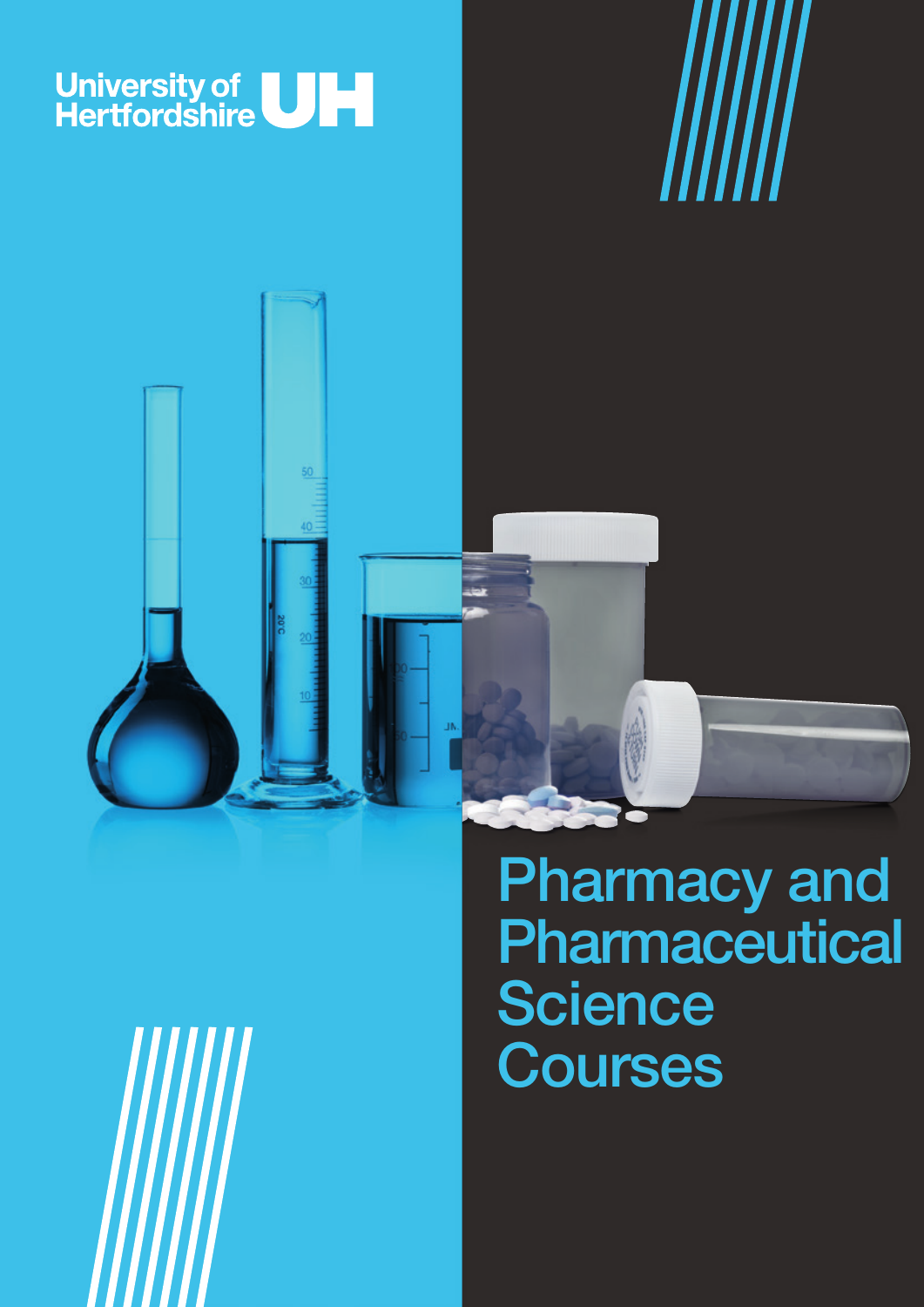# **MPharm** Pharmacy

UCAS code: **B230**

# Entry requirements:

120 UCAS points, including A Level Chemistry Grade B and one other A Level Grade B from either Maths, Biology, Physics or Psychology (tariff points excludes General Studies). A pass in the practical element of the Science A Level is required. BTEC Extended Diploma in Applied Science at grade DDM plus an A level in Chemistry at Grade B or above. Plus 5 GCSE's including English Language, Maths and a Science at Grade 5 or above. An overall IELTS score of 6.5 (6.0 in each band) is required if English is not your first language.

For more information please see our website pages.

Offers are subject to a successful interview and DBS check.

Course length: Full time 4 years

Course Fees: go.herts.ac.uk/fees

# Professional accreditation:

When you have completed both this course and an approved pre-registration year, you will be eligible to register with the General Pharmaceutical Council (GPhC).

#### How to Apply:

Applications are through UCAS go.herts. ac.uk/apply

Website address: go.herts.ac.uk/B230

# **About the course**

The four year Pharmacy degree programme (MPharm) has been developed to give you a thorough understanding and advanced knowledge of pharmacy theory and practice. The aim of the course is to provide you with the relevant scientific knowledge and skills to become a pharmacist. You will develop an understanding of normal and abnormal bodily functions and be able to apply your knowledge to the treatment of patients.

You will learn about the role of the pharmacist in healthcare and in the pharmaceutical industry and develop interpersonal skills such as communication, application of information technology and group working within the context of the profession.

To prepare you for a professional career in pharmacy, the degree has a strong vocational element. This will provide a wide range of experiences and will develop your ability to relate pharmacy theory to practice. You will undertake your studies both on campus within lecture theatres and modern laboratories, as well as on clinical placements.

A variety of teaching methods including lectures, tutorials, seminars, practical classes and problem based learning will be used throughout the course, supported by computer-assisted learning and self-directed study. You will be regularly assessed throughout the four years by examinations, Objective Structured Clinical Examinations, coursework and project work. Within your final year you will undertake a Research Project in an area which interests you.

# **First Year**

Acts as an introduction to the fundamental knowledge and skills required by pharmacists and the role of pharmacists is explored by practice visits. This is built alongside a strong scientific grounding.

# **Second Year**

Builds on the foundations of year one to cover more complex themes such as pharmaceutics (principles of formulation of medicines), manufacture, dispensing and clinical use of medicines, supported by visits in practice. The sociological issues of pharmacy are also explored.

#### **Third Year**

The third year will develop your skills further and the concept of interprofessional working is examined in more depth. This year is supported by direct patient contact in a week long clinical placement.

#### **Final Year**

During the final year, core modules cover patient safety, medicines management in clinical practice, public health issues and evidence based clinical use of medicines. You will be able to choose from a range of optional modules to enhance specialist clinical or scientific based knowledge and skills alongside the core requirements of the programme. Taught material becomes steadily more specialised. Students complete a research project linked to the scientific basis of medicines development or clinical use.

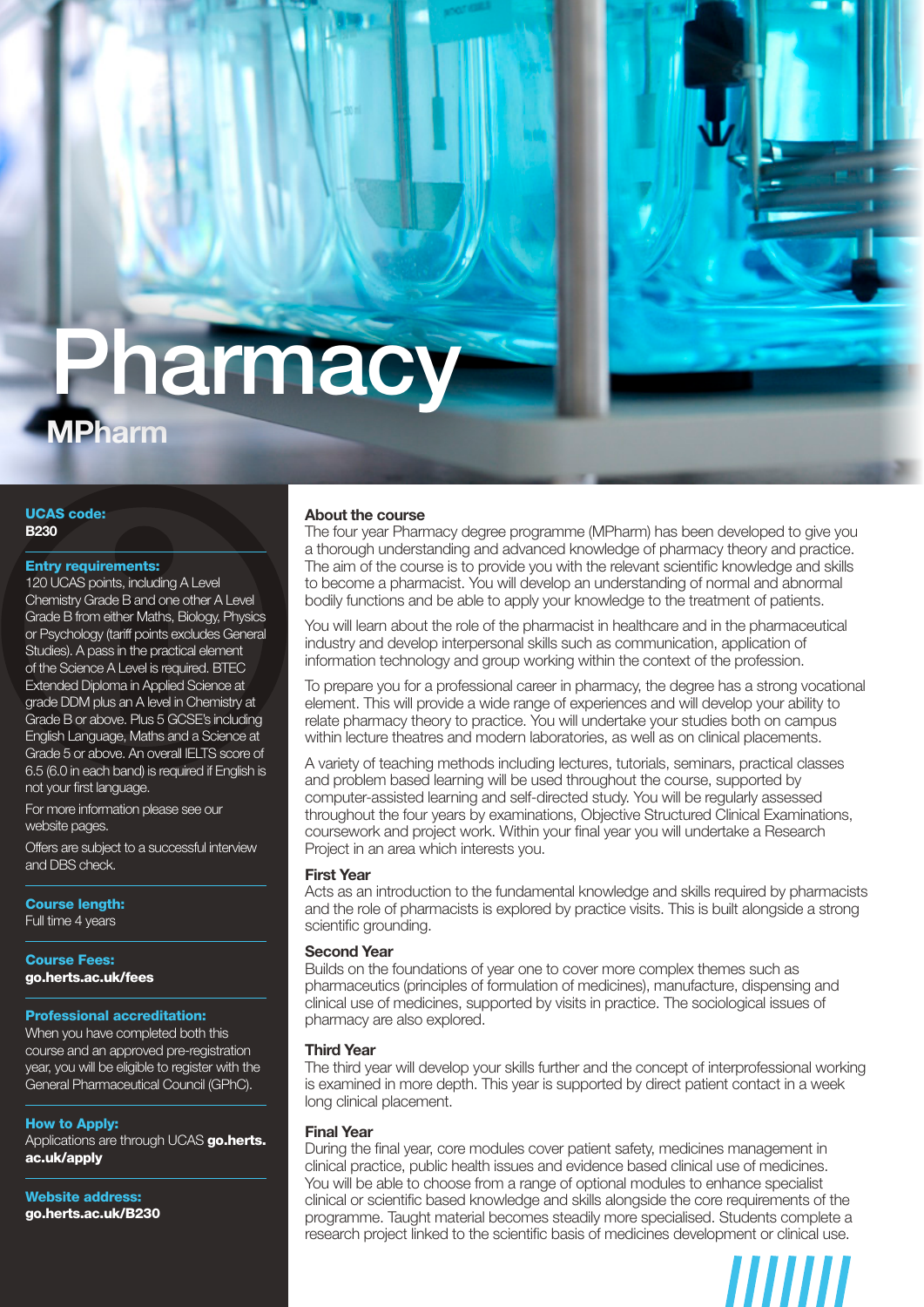# armaceu **Science**

# **About the course**

**BSc (Hons)** 

Pharmaceutical scientists play a vital role in the development of new medicines, from discovery chemistry, through to formulation development, manufacture and clinical testing, and post marketing pharmacovigilance.

We have developed our Pharmaceutical Science programme in collaboration with a range of local and national companies. As a direct result we have significantly increased the laboratory hours offered to our undergraduates. Our links with major pharmaceutical companies ensure this course is up to date and meeting the needs of today's graduates. These partnerships will provide you with a wide variety of unique opportunities for a placement year, if you choose to take one, and the best visiting lecturers from industry.

The range of modules we offer allows you to understand the fundamental underpinning sciences of chemistry, biochemistry, biology, and pharmacology before building specialist knowledge in drug design, formulation development and clinical testing, whilst equipping you with the essential skills employers want to see in their graduate employees.

#### **First Year**

You will study modules introducing you to the fundamentals of pharmaceutical chemistry and analytical chemistry, biology and biochemistry, as well as a human physiology and pharmacology. You will learn to use a range of experimental techniques and analytical tools in practice as well as in theory. You will develop strong data evaluation and presentation skills.

#### **Second Year**

You will study analytical chemistry at an advanced level, dosage form design and manufacture, methods in drug design, formulation development and a more specialist pharmacology module. This will give you the scientific knowledge, laboratory and analytical skills to undertake a work placement year in any stage of the pharmaceutical drug development pipeline, with one of our overseas partners.

# **Work placement/Study Abroad year**

We strongly recommend that our students undertake a supervised work placement; recent placements have been based in government and charity-funded research institutions, healthcare companies, agrochemical, pharmaceutical and biotech companies, environmental agencies and the NHS.

Alternatively, you can choose to spend the year studying at one of our partner Universities

### **Final Year**

In your final year you will spend one entire semester carrying out an independent extended research project, enabling you to develop and hone the laboratory, research and documentation skills sought by employers. You will also study modules in pharmaceutical industry practice; simulating real life industry scenarios, and the translation of laboratory science into clinical trials and marketed products, as well as being able to specialise in a core discipline including medicinal chemistry, pharmaceutical formulation development or pharmacology.

#### UCAS Code: **B202 B208** (extended)

# Entry Requirements:

112 UCAS points, including 2 Science A levels with a C grade or above in Chemistry (acceptable Science A levels are Human Biology, Biology, Psychology, Geography, Maths & Physics). A pass in the practical element of the science A Level is required. BTEC Extended Diploma in Applied Science with a minimum DMM profile to include a minimum of 6 Chemistry-titled units at Merit or above. Plus GCSE English language, Mathematics and double Science at grade 4 or above (or 2 single sciences) (Grade C or above if taken prior to 2015). A minimum IELTS score of 6.5 is required for those for whom English is not their first language.

#### Course Length:

Full-time 3 years Work placement/study abroad 4 years Part-time normally 5 years

#### Course Fees:

Please visit our website **go.herts.ac.uk/fees**

#### Professional Accreditation:

Graduates eligible to apply for Pharmaceutical scientist member of Royal Pharmaceutical society.

#### How to Apply:

Applications are through UCAS **go.herts.ac.uk/apply**

Web Address: **go.herts.ac.uk/B202**